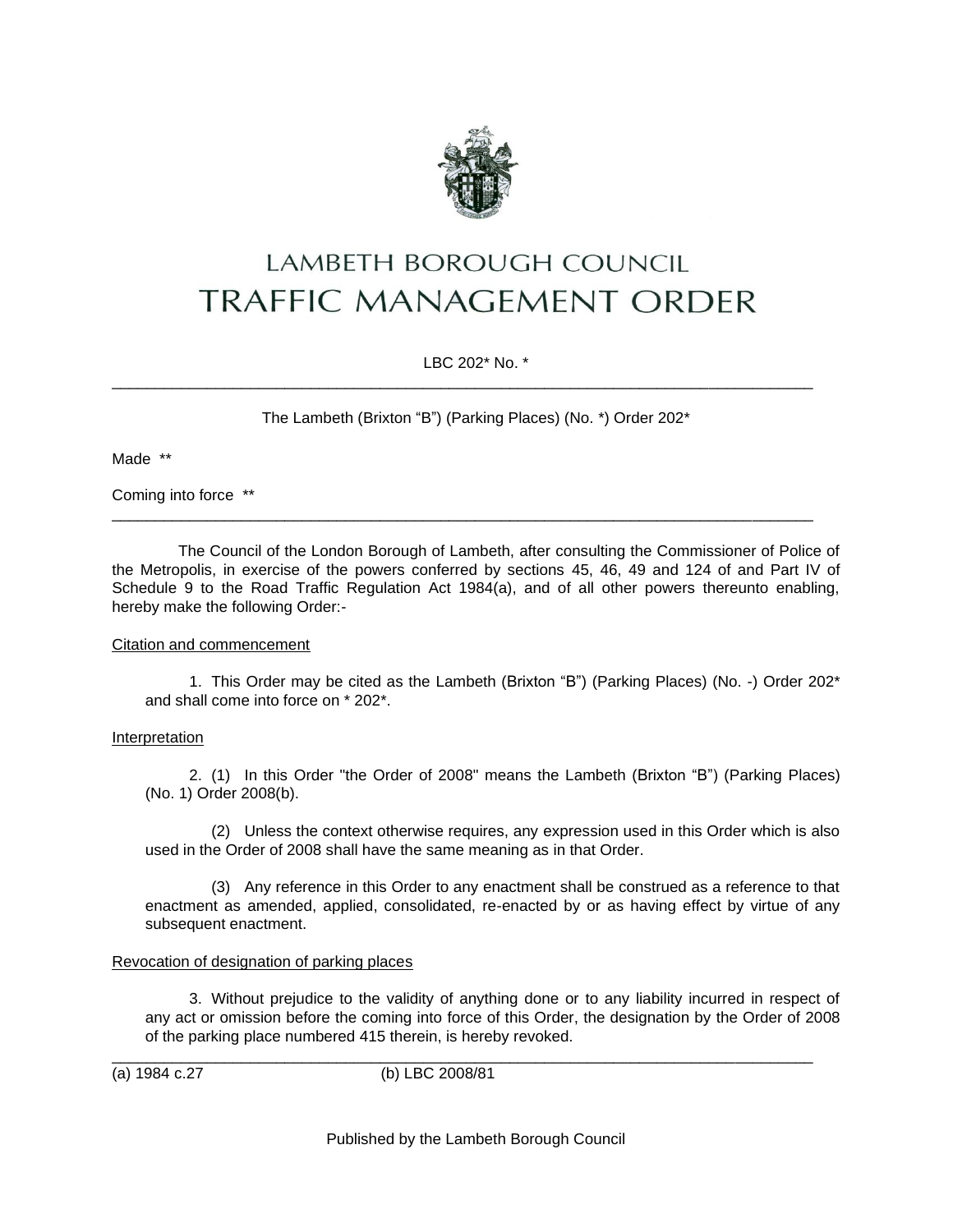#### Designation of parking places and application of the Order of 2008 thereto

4. (1) Each area on a highway comprising the length of carriageway of a street specified in column 2 of the Schedule to this Order and bounded on one side of that length by the edge of the carriageway and on the other sides by a white line marking is designated as a parking place.

(2) The reference in this Article to a white line marking shall be construed as a reference to the white line marking (either broken or continuous) provided for in Schedule 7 to the Traffic Signs Regulations and General Directions 2016(a) or, if applicable, authorised by the Secretary of State by virtue of section 64 of the Road Traffic Regulation Act 1984.

(3) The provisions of the Order of 2008 (other than Articles 3, 16 and 57) shall apply to the areas designated as parking places by this Order as if in those provisions any reference to a parking place included a reference to an area designated as a parking place by this Order, and as if any reference to Schedule 18 to the Order of 2008 included a reference to the Schedule to this Order.

## Placing of traffic signs, etc.

- 5. The Council shall:-
	- (a) place and maintain traffic signs indicating the limits of each parking place referred to in the Schedule to this Order;
	- (b) place and maintain in or in the vicinity of each parking place referred to in the Schedule to this Order traffic signs indicating that such parking place may be used during the permitted hours for the leaving only of the vehicles specified in Article 4(2) of the Order of 2010;
	- (c) carry out such other work as is reasonably required for the purposes of the satisfactory operation of each parking place referred to in the Schedule to this Order.

Dated this \*\*\*\*\*\* day of \*\*\*\*\*\*\*\*\*\* 202\*.

Ben Stevens Highway Network Manager

\_\_\_\_\_\_\_\_\_\_\_\_\_\_\_\_\_\_\_\_\_\_\_\_\_\_\_\_\_\_\_\_\_\_\_\_\_\_\_\_\_\_\_\_\_\_\_\_\_\_\_\_\_\_\_\_\_\_\_\_\_\_\_\_\_\_\_\_\_\_\_\_\_\_\_\_\_\_\_\_\_

(a) S.I. 2016/362